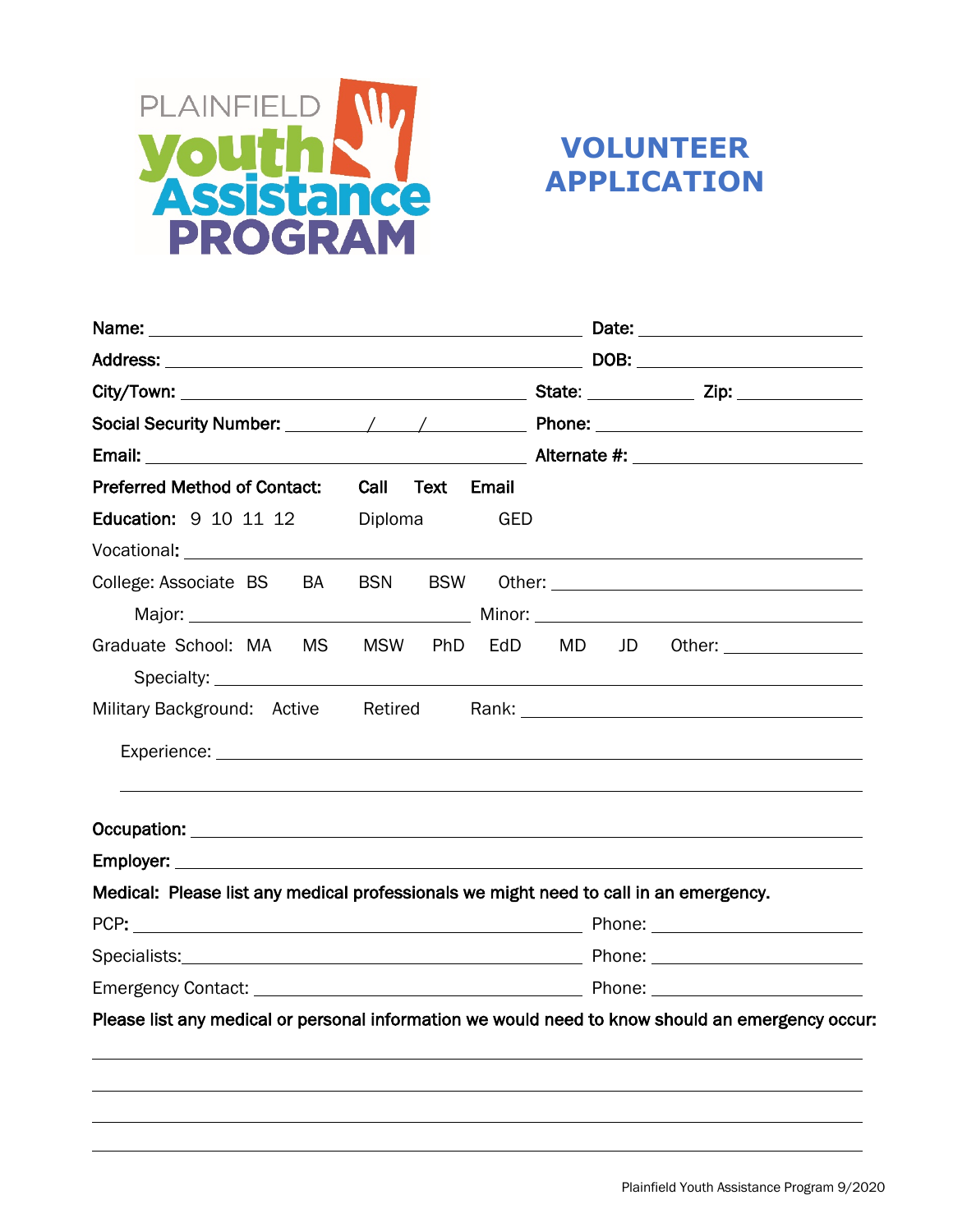Please describe any previous or current criminal involvement/history (Misdemeanors and Felonies) that PYAP should know about. Explain if necessary.

| Are you applying for: |                                                                                                          |  |  |
|-----------------------|----------------------------------------------------------------------------------------------------------|--|--|
|                       | Age/Grade Preference: K-2 3-56-8 9-10                                                                    |  |  |
|                       |                                                                                                          |  |  |
|                       | Event Planning Fundraising                                                                               |  |  |
|                       |                                                                                                          |  |  |
|                       | Please explain your interests and abilities. Use the back of this page or an additional page, if needed. |  |  |
|                       |                                                                                                          |  |  |
|                       |                                                                                                          |  |  |
|                       |                                                                                                          |  |  |
|                       |                                                                                                          |  |  |
|                       |                                                                                                          |  |  |
|                       |                                                                                                          |  |  |
|                       | What will make you a good mentor/tutor/volunteer? ______________________________                         |  |  |
|                       |                                                                                                          |  |  |
|                       | Anything additional you want us to know about you: _____________________________                         |  |  |
|                       |                                                                                                          |  |  |
|                       |                                                                                                          |  |  |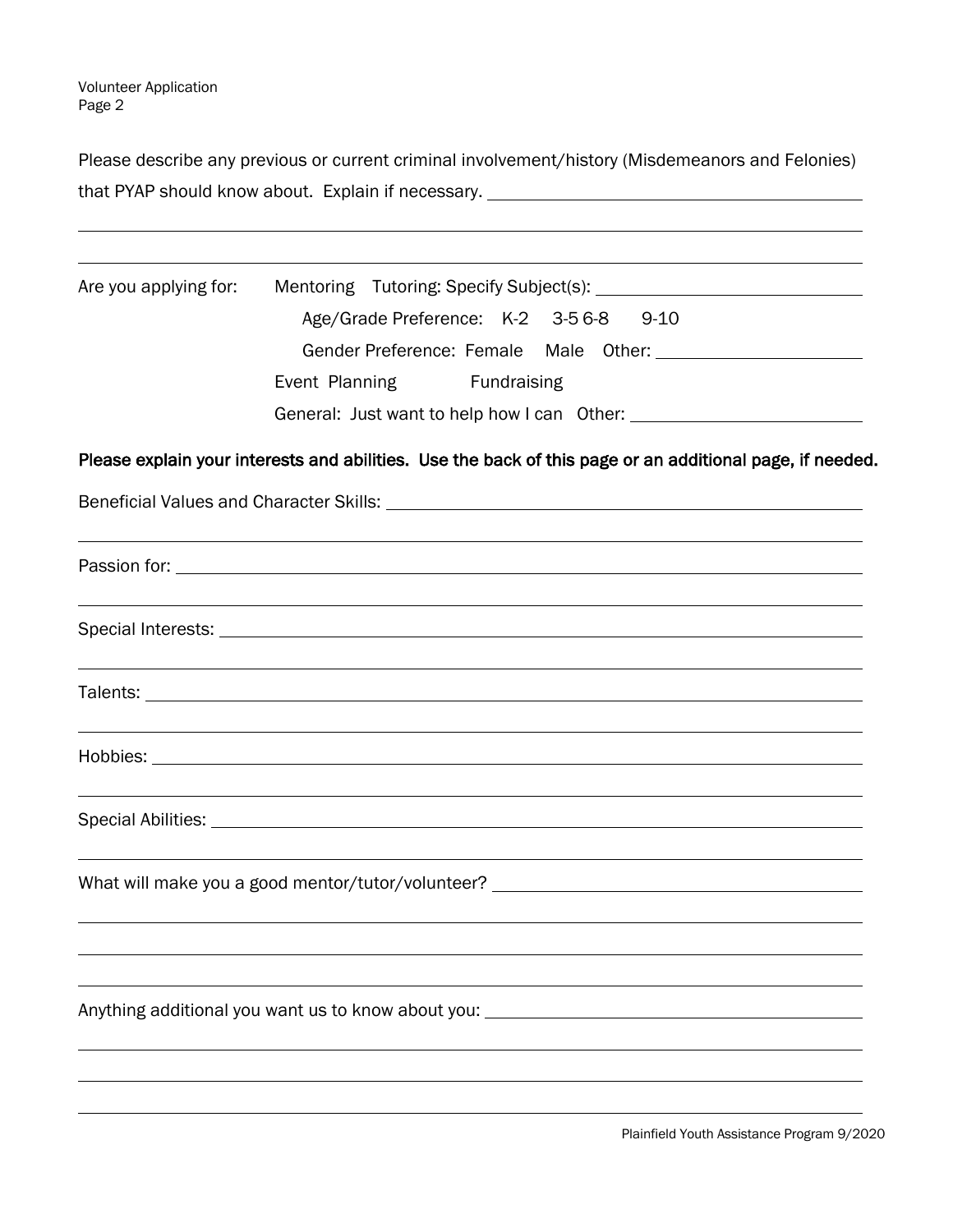Volunteer Application Page 3

As you may well know, Plainfield is a unique and diverse community across numerous categories and a community that cares deeply about the welfare of all residents and the community as a whole. The Plainfield Youth Assistance Program was created to make certain that equality in resources, resource accessibility, education, opportunities, community support, and stable and healthy development is available to all Plainfield Youth and all Plainfield families. Thank you for wanting to keep our youth safe and stable and our community healthy.

Criminal Background Checks: We will be using Safe-Hiring for Expanded Background Checks and an additional DCS Check as well. Please send me your application and use the following link to complete the background check. https://secure.safehiringsolutions.com/app.cfm?id=0757363F-649D-44F9- 9ED7-316AB961E0C4 Follow the directions, enter your email, etc. and they will send you a code to get in. Please complete both the Expanded and DCS Background Checks. I will contact you when all information has been received. Thank you!

Print Name date and the state of the state date

**Signature** 

Thank you for your interest in the Plainfield Youth Assistance Program. We look forward to serving with you.

> Please email Applications to Diane Burks, Program Director diane@plainfieldyouthassistance.org